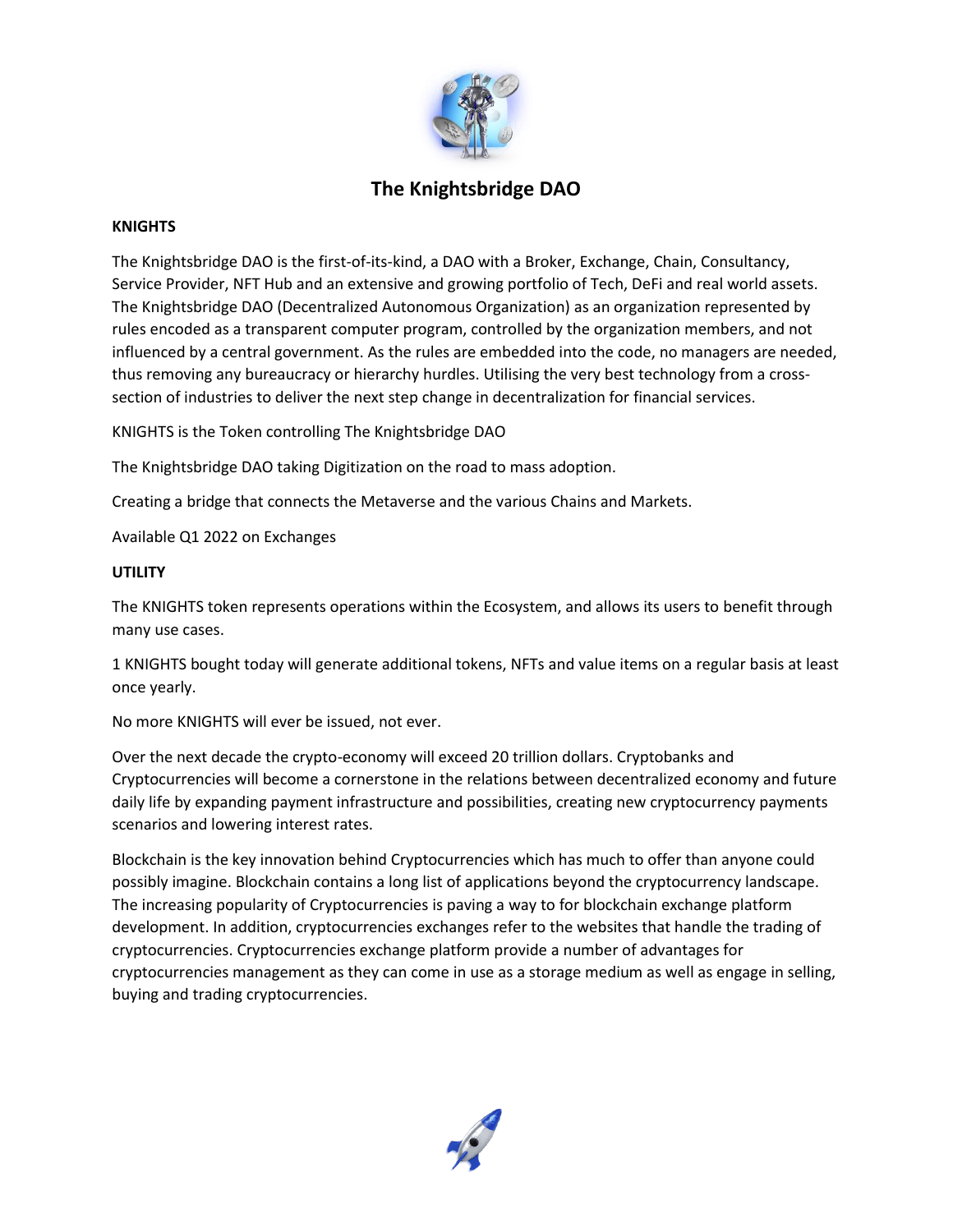

### **Broker/Exchange**

The Knightsbridge exchanges will not only provide a crucial source of liquidity to the global cryptocurrency market, facilitating billions of dollars in trading volume on a daily basis, but will cross over in to the traditional markets, Equities, FX and many more.

This will be managed by a series of our own proprietary routing and flow management algorithms.

As our market expands, our exchange platforms will scale in response to the demand for digital and digitized assets, offering asset custody, new trading features and functionality, and access to an evergrowing number of assets all funded from turnover.

With disintermediation as a core philosophy of the blockchain community, decentralized exchanges or DEXs — have gained in popularity alongside traditional centralized exchanges (CEXs). Decentralized exchanges take a different approach to buying and selling digital assets: They operate without an intermediary organization for clearing transactions, relying instead on self-executing smart contracts to facilitate trading. This dynamic enables instantaneous trades, often at a lower cost than on centralized crypto exchanges, our Hybred DEX/CEX will change the world of trading.

In the absence of intermediaries, DEXs take on a non-custodial framework. This means that you retain custody of your cryptocurrency and are responsible for managing your wallets and private keys. Holding your private keys is considered a boon to users who want to maintain complete control of their assets. However, this comes with the risk that your keys could get lost, stolen, or destroyed; or in the unlikely possibility that you become incapacitated or pass away suddenly, if no one knows your password, your keys can't be accessed. We will be offering the freedom of choice on how you wish to manage your money, The lack of an intermediary also means that most DEXs have limited counterparty risk and are not required to follow Know-Your-Customer (KYC) or Anti-Money-Laundering (AML) regulatory standards, this is the regulatory danger but we have preplanned, take a look at our Six Suite of products, Smart Blockchain based KYC and AML, a paradigm shift in the industry.

Knightsbridge is aiming to be a leading global exchange/broker/counterparty within 5 years.

# **Chain**

The goal of Knight's architecture is to demonstrate that there exists a set of software algorithms that, when used in combination to implement a blockchain, eliminates software as a performance bottleneck, enabling transaction throughput to scale proportionally with network bandwidth. Knight's architecture satisfies all three desirable attributes for a blockchain: scalable, secure, and decentralized. Knight's architecture describes a theoretical upper limit of 710,000 transactions per second (tps) on a standard Gigabit network and 28.4 million tps on a 40-Gigabit network.

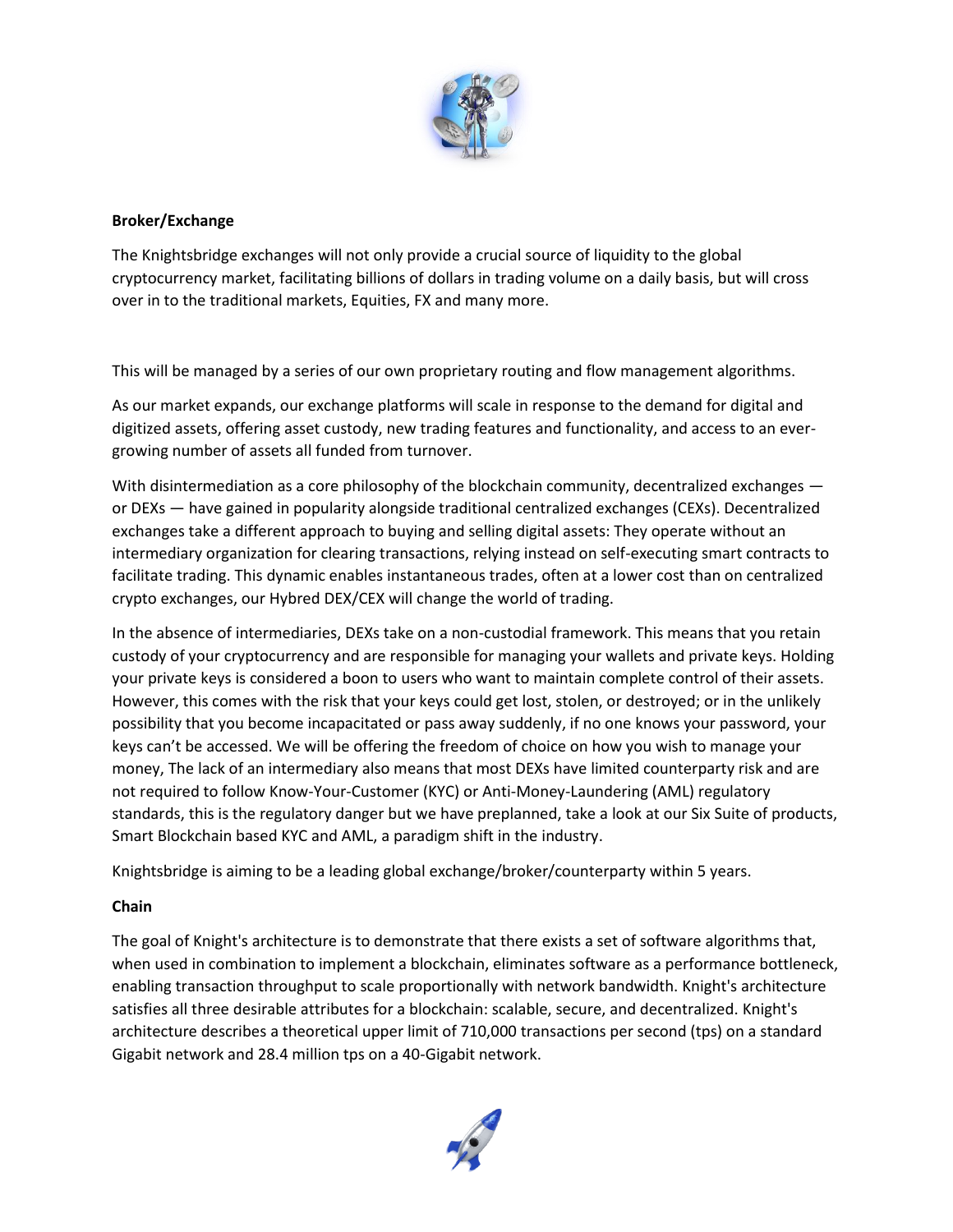

Our blockchain operates on both a Proof of History (PoH) and Proof of Stake (PoS) model. PoS permits validators (those who validate transactions added to the blockchain ledger) to verify transactions based on how many coins or tokens they hold; PoH allows those transactions to be timestamped and verified very quickly.

Our distinct advantage over Ethereum in terms of transaction processing speed and transaction costs. Solana can process as many as 50,000 transactions per second (tps), and its average cost per transaction is \$0.00025. In contrast, Ethereum can only handle less than 15 transactions per second, while transaction fees touched a record of \$70 in 2021.

The various blockchains currently and expected to become available – create with them legions of supporters and those who espouse their underlying technology. With it these huge networks of followers build value, accumulate wealth and look to utilize. However the chain technologies are very rarely interoperable – and exchanges are limited by their reliance on a single chain. As with all applications of technology there needs to be a tiered approach and following the Knightsbridge ethos there will be a multi-tiered approach to an interconnected network of chains

Software bridges – complicated to set up and maintain -these offer an "automated" approach to linking exchanges, their risk is a network update or system error that can lock an entire exchange out of a currency.

Exchange bridge – Essentially a liquidity pool of currencies – as part of the Knightsbridge assets, to allow seamless exchange of various currencies utilizing the Knights and HOPE at its core as a transactional base

Fork Chains – just as Binance created BSC from a fork in Ethereum, so too can other forks be created. As part of a toolkit of a crypto exchange, Knightsbridge will build and maintain these forks for key blockchains, giving interoperability and connectivity to the plethora of wallet solutions and tools on the market.

#### **Server**

Bullet Points on Server:

- Custom designed interface – designed by game and web designers with over 100 years of experience

- Reactive flutter front end – allowing for more devices to have full access, anywhere without the need for installing applications, capable of running on PC, Tablet, Phone, IoT and other installation type devices (toll roads, turnstiles)

- Micro-services Server architecture modular by nature, reliable by design, infinitely expandable
- Fully Cloud Agnostic allowing a truly decentralized server design not tied to any one cloud at a time

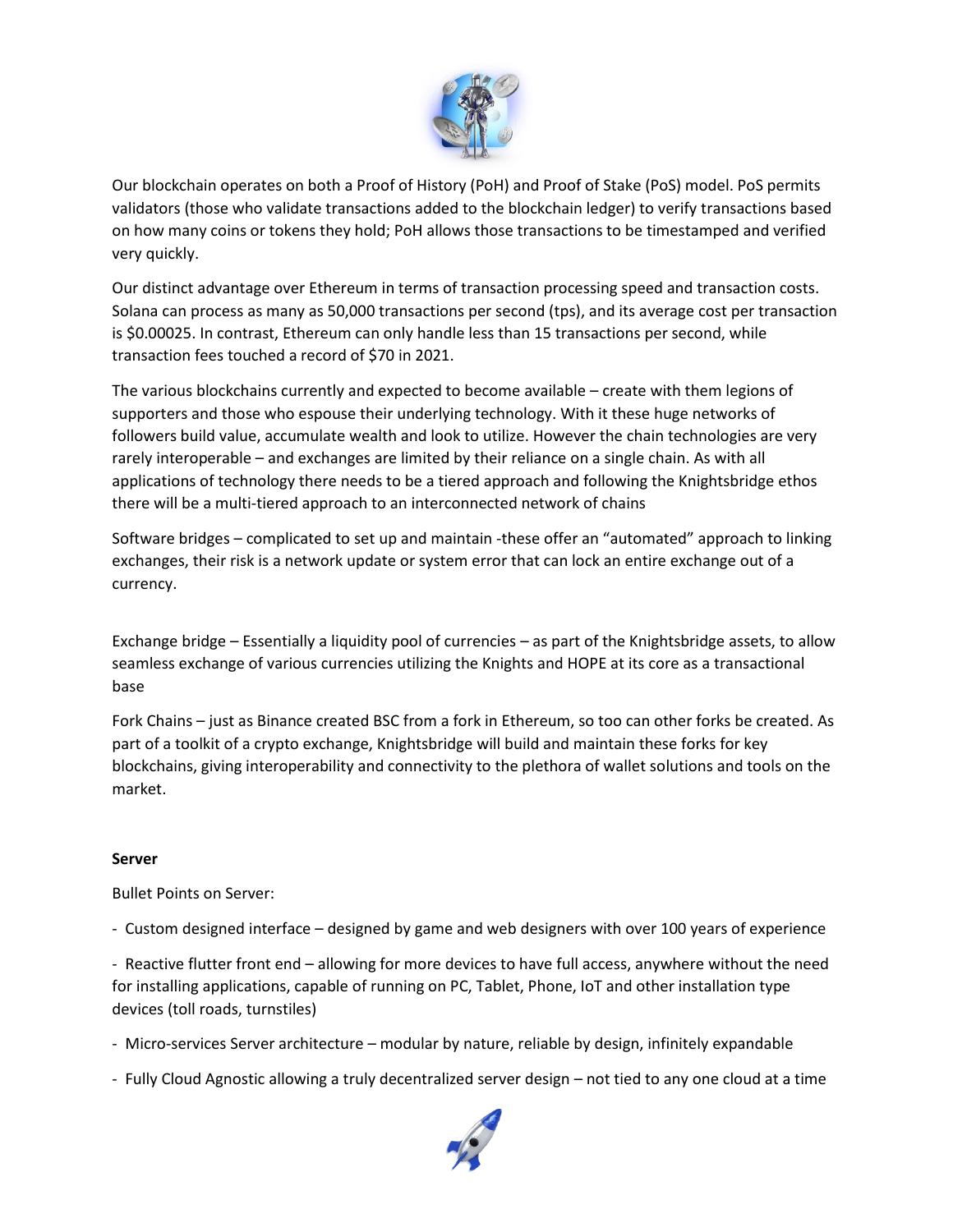

- Reactive scalable servers following to scale and react to users
- NoSQL Databases allowing faster response and ongoing development
- Forever nowhere storage and processing

- CI/CD pipelines allowing real time continuous development and deployment for continuous improvement

## **Launchpad**

# Blockchain Strategy & Consulting

The cornerstone of any high quality project is a tailored market strategy and strong business model. We assist our clients by delivering deep business insights, comprehensive market analysis, and exchange listing expertise. These factors combine to ensure that your project rises above the competition and is well positioned to disrupt the marketplace.

## Token Economics and Structure

Within most blockchain projects the choice of token and its use within the project ecosystem is a critical element of success. We work closely with clients and recommend tokens based on their goals and ecosystem's specific requirements. This includes experience with security tokens, utility tokens and stablecoins.

# Technical Testing & Stability

A security breach into a project's infrastructure could significantly reduce confidence in its token and harm its future value. That's why in addition to token creation and blockchain deployment we conduct security penetration testing, smart contract auditing, and examine blockchain stability. This adds a new level of confidence to a token from both a company and investor perspective, creating greater stability, reliability and increasing capital raising capabilities.

#### Legal, Regulatory and Tax

Token generation events can lead to complex regulatory requirements and unclear tax obligations, especially when investors come from a multiplicity of countries. To simplify this process and provide clarity and security, we partner with organisations that are specialised to provide this advice and structure a company's legal and tax requirements. This allows you to focus on what's important – growing your business and giving it the best possible opportunity to prosper.

Independent Due Diligence

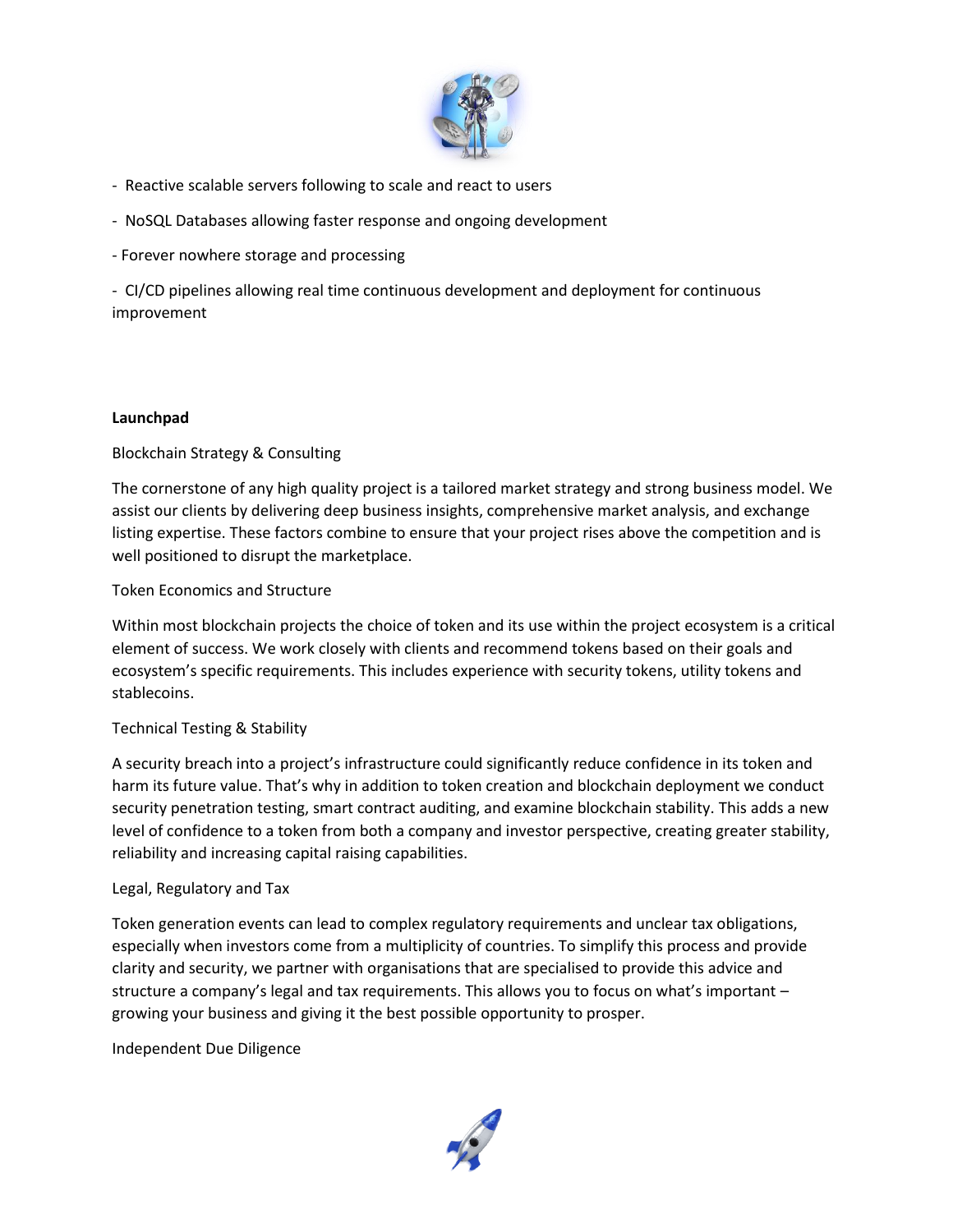

Projects and investors alike face difficulties in differentiating innovative, quality token projects from low quality, often scam projects in the market. Crypto Launchpad helps to mitigate this risk through our Independent Due Diligence Services

We utilise our Token Assessment Framework to assess every aspect of a blockchain project. This assessment provides organisations with independently verified information to enable informed decision making on projects. Information generated by our Token Assessment Framework is used by our exchange partners to inform listing decisions, and high quality projects are referred to our investor networks.

## **Consultancy/Service Provider**

Blockchain is a digital peer-to-peer asset transaction exchange, shared among a distributed network of computers, that can help increase the speed of completion or settlement and improve security. It has the potential to streamline and accelerate your business processes, increase protection against cyber threats and reduce or eliminate the roles of intermediaries.

Blockchain can offer you a compelling option when data that should be stored collectively is fragmented at the source or there is an absence of data security. Some benefits of leveraging this technology include data reconciliation, standardization and harmonization and reduced risks.

Three key features of blockchain are:

1. Distributed ledger

Every participant in the network keeps a copy of all transactions

Transactions are secured by encryption to prevent tampering

2. Consensus algorithm

 No one node or server is responsible for approving transactions, leading to genuinely distributed transaction processing

Each entry is validated and recorded on all ledgers across the network

3. Smart contracts/programmable ledger

 Transactions can be sent with rules attached – small programs that govern when and how transactions are processed.

Our approach to blockchain starts with a maturity assessment where various service lines can support the following enterprise developments:

 Creating organizational awareness. The aim of the first phase is to raise the level of your awareness, working together to identify blockchain potential.

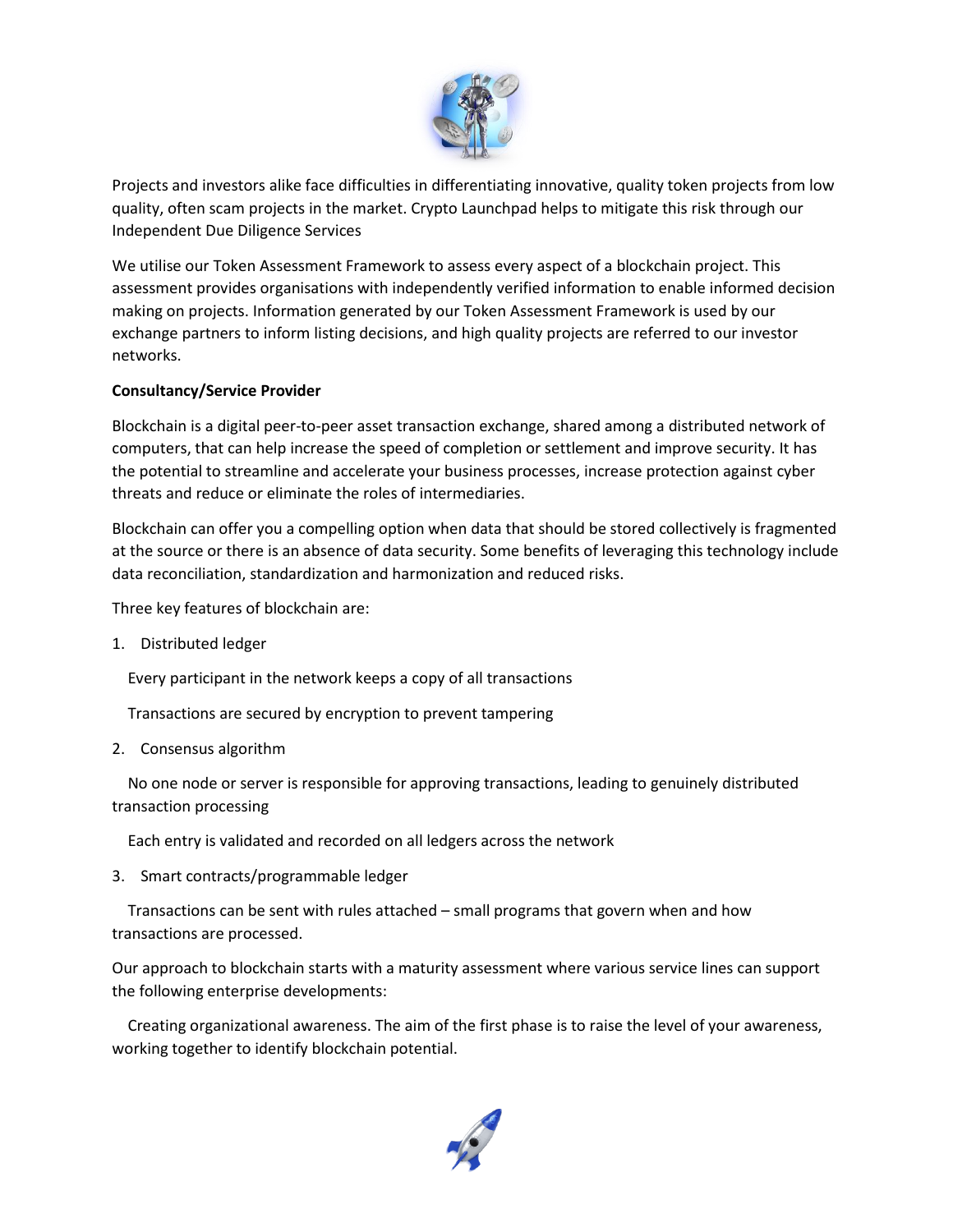

 Performing a blockchain opportunity assessment. During the second phase, the focus is on identifying the areas of application and use cases that would bring the highest added value.

 Developing a transformation road map. In the third phase, we help consolidate, prioritize and build a multi-phase transformational road map.

 Supporting implementation. In this phase, we support you with the definition and implementation of proofs of concept, pilots and full-scale blockchain implementations integrated with your organization and its value chain.

Answering these five questions for our clients?

How can blockchain unlock value in your organization's value chain?

How will blockchain affect your organization over the next 2, 5, and 10 years?

What are the taxation and legal implications of blockchain for your organization?

What are the barriers to organizations pushing off their blockchain agenda?

What does product innovation look like for your company?

Our Consulting group is here to help answer these important questions with better answers.

#### **NFT Hub**

Knightsbridge are excited about this brand new type of digital asset called a non-fungible token, or NFT. NFTs have exciting new properties and we are just beginning to see their potential: they're unique, provably scarce, tradeable, and usable across multiple applications. Just like other assets, you can do whatever you want with them! You could throw them in the trash, gift them to a friend across the world, or go sell them on an open marketplace. But unlike other assets, they're armed with all the programmability of digital goods.

A core part of our vision is that open blockchain protocols will enable vibrant new economies. We're building tools that allow consumers to trade their items freely, creators to launch new digital works, and developers to build rich, integrated marketplaces for their digital items.

#### **A Multi-Facetted wallet**

Through innovative applications of technology – a wallet fit for a knight, combining the "hot and cold" software wallets with a secure, encrypted, user encoded hardware solution giving secure, protected control of assets, currencies and more.

Infinitely powered, infinitely trackable – security without compromise – the knights wallet takes what the knights templar first started in Banking and applies the very best in modern technology.

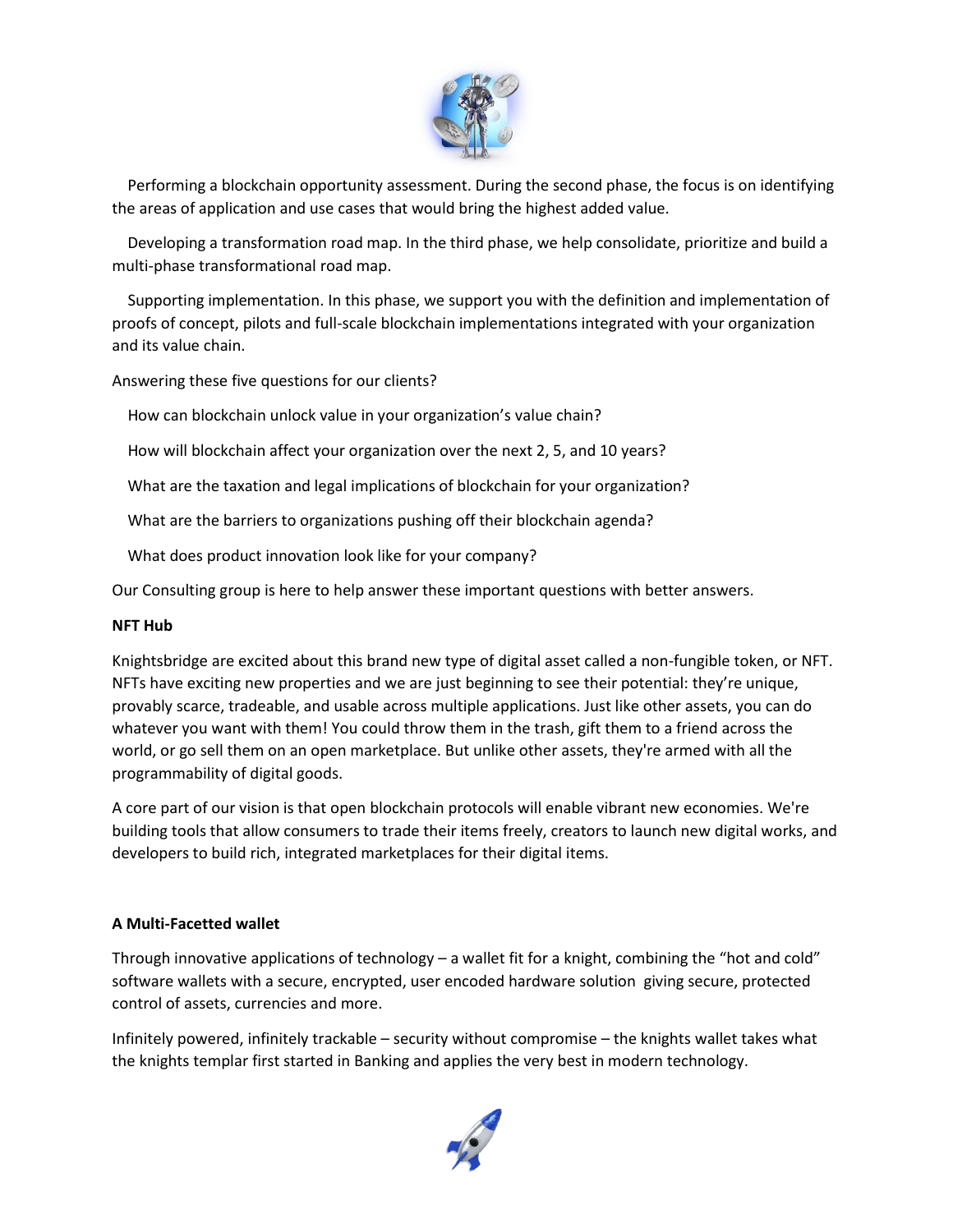

#### **Our Mission: Change the World**

#### The Reserve Crypto of Non Politicized Money

Money was originally envisaged as a unit of exchange, a measure of value and a store of wealth, but in the modern world those original goals have been replaced as governments print money to cover their spending, they manipulate interest rates and fx rates for domestic and international trade purposes and the money that the individual has suffers as a consequence.

What was once your money is no longer yours, it is an asset whose value is determined by the government of the day and the use of those funds is restricted depending on what country has issued that currency.

Now that money, that was meant to be yours, is a tool for the Central Bank and the Authorities, there is no democracy when it comes to money either, you as a citizen regardless of how rich or poor you are have absolutely no say in the policy of non-elected bureaucrats at the Central Bank, at the Finance Ministry, they will determine the value of your money at will, they will decide to print more, change rates, adopt a low dollar policy or issue debt without any input from the citizenry.

The idea of the citizens of a nation benefiting from the growth of the economy is not socialism, it is a core value of capitalism, but politicians have hijacked that growth, that wealth now sits with a small number corporations and institutions as barriers to entry and government regulation forces small business to the curb and crushes individuals.

Government use the money that was meant to be yours on supporting their own excess, they spend it on politically motivated foreign aid, wars, social programs. They waste so much money now it is impossible to fathom where it all ends, corruption is rampant at a global level.

This system will slowly destroy the value of traditional money, but you will not notice, the reason you will not notice is that it is happening at a global level, it is a problem in all countries. What you will see is the unfair distribution of wealth that this new system is creating, we can see it now, the super rich have so much it is staggering.

#### Not at THE KNIGHTSBRIDGE DAO

We want to be a wealth factory, we will create an economic cybernation that will see the citizenry participate in our success, not be diluted by politics. At THE KNIGHTSBRIDGE DAO there is an initial round of tokens, smart contracts built on blockchain, that initial amount is final, it can only grow via

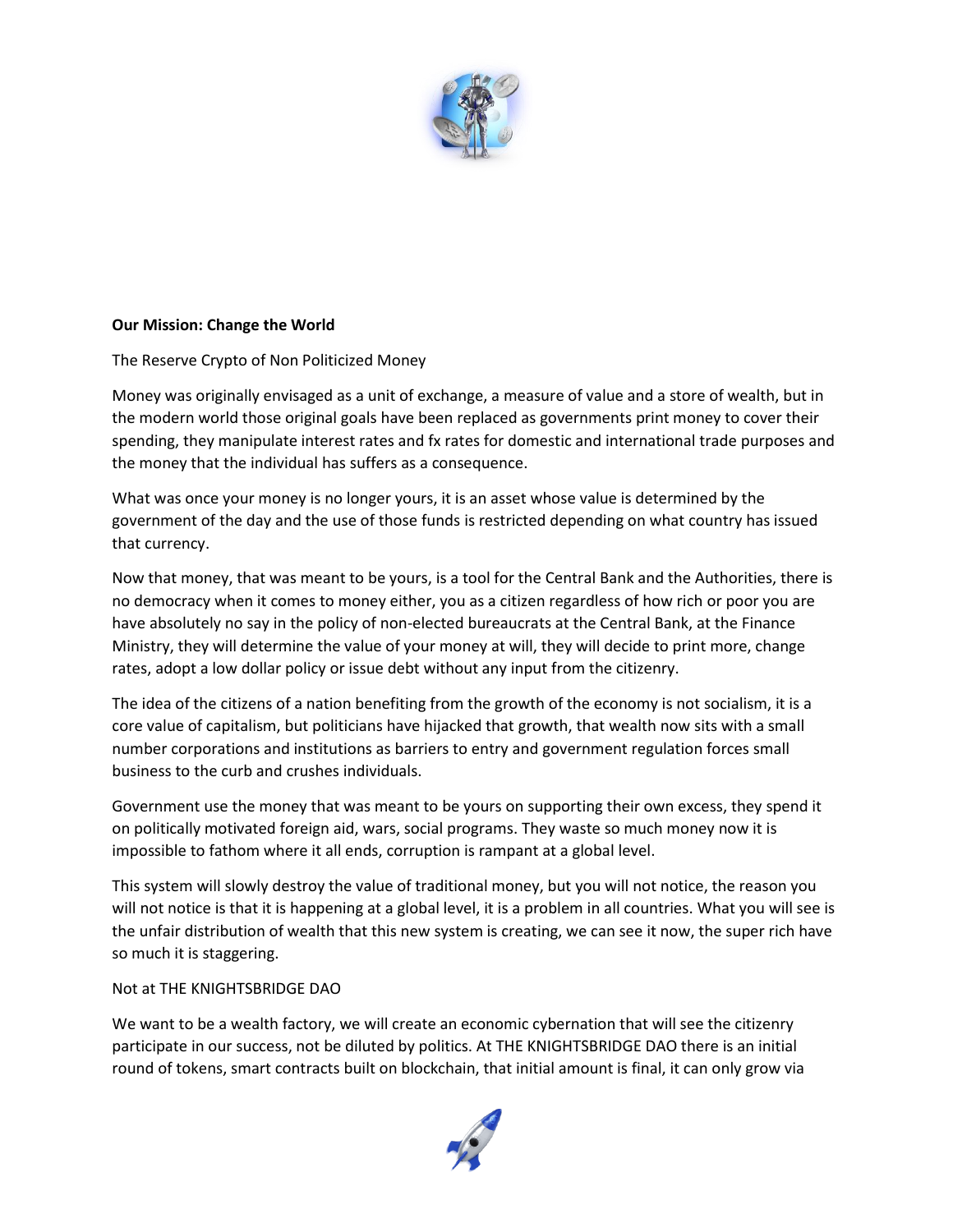

forks and subsidiary issues, no new issue of THE KNIGHTSBRIDGE DAO will ever be made. This is the foundation of our world.

Our environment Token, Exchange, Technology is our cybernation, our citizens are our token holders.

As the growth of our cybernation continues on many fronts so does the value of our token and hence the value of those token holders.

True wealth storage, true inclusion of citizens and true capitalism.

As fees and revenues grow there will be massive reinvestment in our cybernation, the creation of an entire world within our very own GUI allowing citizens to access many free and many exclusive services like a loyalty program on steroids. Being a citizen of our cybernation will have an attraction above and beyond the store of wealth.

Money, real Money as the people intended will exist once again without the waste of big government, without artificially low interest rates and without currency wars, just pure simple money.

At the exchange level there will be crypto securities traded and there will be a separate provision for member states. Member state will be crypto issuers who share our belief in real money and will abide to our Charter of conduct, they will be using our cybernation as a central bank.

We will continue to build interfaces with the Fiat money real world making integration as simple and easy as USD to EUR. We will be as liquid as possible within the limits of volatility.

Hand in hand with true capitalism we bring true democracy, 1 Token 1 Vote this will ensure the future for THE KNIGHTSBRIDGE DAO for an eternity.

# **Sustainability**

THE KNIGHTSBRIDGE DAO is well aware that addressing sustainability in fintech and crypto is more important than ever.

As cryptocurrency becomes increasingly mainstream with more financial institutions, companies and individual investors racing to leverage this technology energy consumption has accelerated to already unsustainable levels, but not at THE KNIGHTSBRIDGE DAO.

THE KNIGHTSBRIDGE DAO is a no-mining crypto there are 5m there will always be 5m, as we develop new crypto's and new services it will be done with a strong focus on

#### **THE KNIGHTSBRIDGE DAO also pledged to achieve carbon net zero by 2025 or sooner.**

Our commitment to the Crypto Climate Accord (CCA) — an initiative organized by EW, RMI and the Alliance for Innovation Regulation (AIR) to make the cryptocurrency industry 100% renewable.

THE KNIGHTSBRIDGE DAO is joining over dozens of supporters across different industries and blockchains, including the United Nations, CoinShares, Compass Mining, the XRP Ledger Foundation and

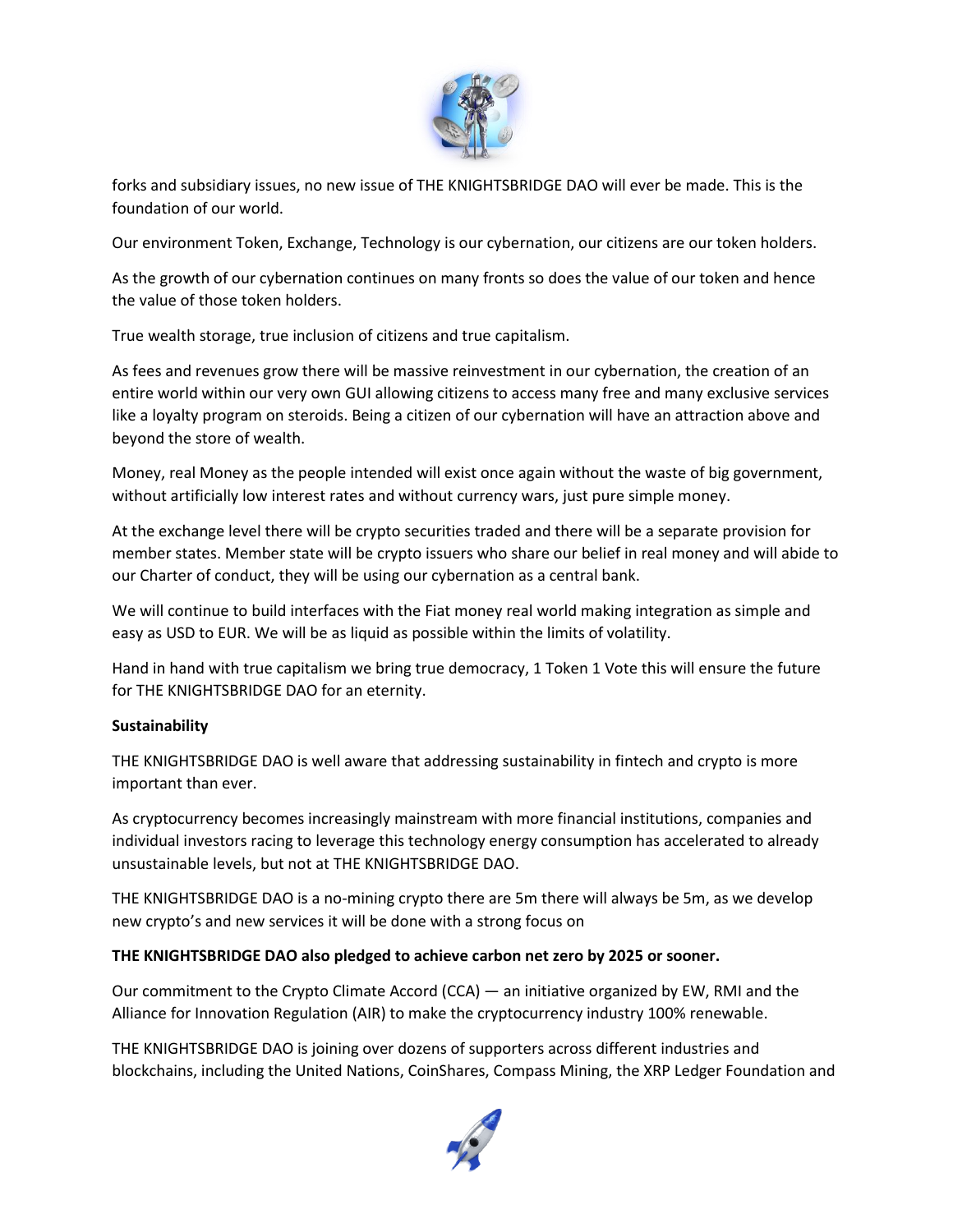

ConsenSys to ensure that the crypto industry comes together to develop solutions that enhance sustainability, scalability and create value for all.

Ensuring a Sustainable Future, Together

The crypto market cap is nearly \$2 trillion today, double the previous all time high, reached just three months ago, underscoring how quickly this industry is growing.

But this comes at a cost. Globally, the damages from climate change will amount to almost 3% of GDP by 2060. Herein lies the crux of the challenge moving forward: how can both the environment and global finance prosper without negatively impacting one another?

It starts with companies across the spectrum of finance coming together to address and prioritize emissions reduction and renewable energy use. In an industry known for innovation and rapid change, these should be solvable challenges.

## **Financial Inclusion**

Financial inclusion means that individuals and businesses have access to useful and affordable financial products and services that meet their needs – transactions, payments, savings, credit and insurance – delivered in a responsible and sustainable way.

Being able to have access to a transaction account is a first step toward broader financial inclusion since a transaction account allows people to store money, and send and receive payments. A transaction account serves as a gateway to other financial services, which is why ensuring that people worldwide can have access to a transaction account is our focus.

Financial access facilitates day-to-day living, and helps families and businesses plan for everything from long-term goals to unexpected emergencies. As accountholders, people are more likely to use other financial services, such as credit and insurance, to start and expand businesses, invest in education or health, manage risk, and weather financial shocks, which can improve the overall quality of their lives.

Great strides have been made toward financial inclusion and 1.2 billion adults worldwide have gotten access to an account since 2011. Today, 69% of adults have an account.

Over one-third of adults – 1.7 billion – are still unbanked, according to the latest Findex data.

About half of unbanked people include women poor households in rural areas or out of the workforce.

The gender gap in account ownership remains stuck at 9 percentage points in developing countries, hindering women from being able to effectively control their financial lives. Countries with high mobile money account ownership have less gender inequality.

**METRICS**